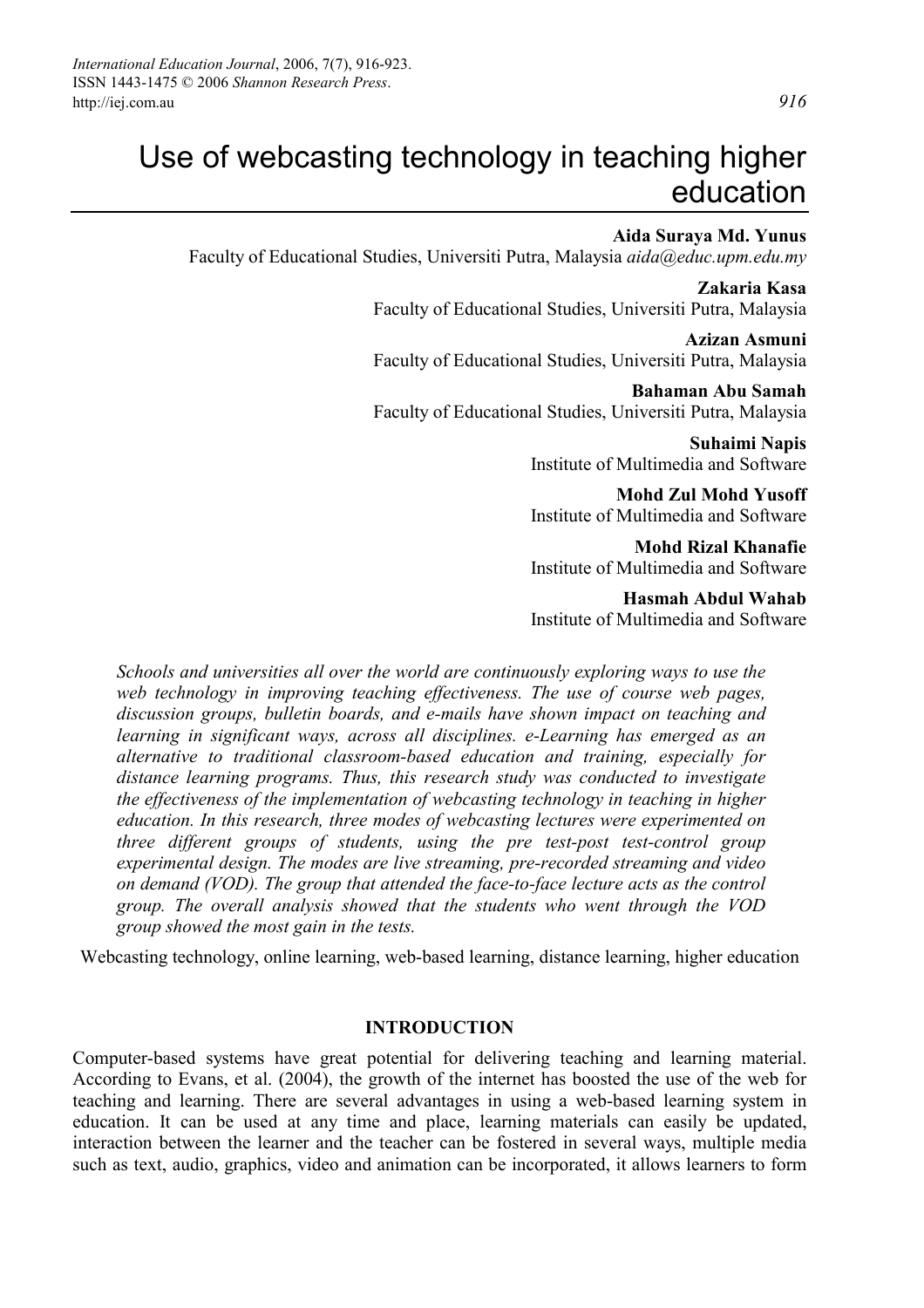learning communities, learners' progress can easily be checked, and a learner-centred approach can be implemented to take into account the many differences between learners (Jolliffe, Ritter and Stevens, 2001).

Web-based learning has also been promoted as a better teaching method and as a tool that can improve students' performance, although research findings have shown contradictory results. Research has not shown consistent teaching and learning advantages on the use of these technologies (Devitt and Palmer, 1999; Greenhalgh, 2001; Watson, 2001). Research in science education has also been slow to investigate the outcomes of the changes that ICT brings (Greenhalgh, 2001).

According to Armstrong (2000), many courses are now taught over the internet. Armstrong described the use of video conferencing and webcasting technology in traditional courses. He claimed that the technology is a sustaining product for higher education because it enables lecturers to perform many of their existing functions better. Armstrong proposed that classes could be taped, allowing the students to review the lecture at any time. This would create the opportunity for a student to study the material in a non-linear fashion. Students could learn the material in the order that is most comfortable for each individual. He also described how this technology allows for guest speakers to make appearances over the webcasting easily and allows students to repeat lessons that they do not understand or to learn lessons that they have missed.

Webcasting technology has made it possible for the delivery of digital information over the internet. Webcasting is defined as sending digital information over the internet for reception, viewing and listening by the public, possibly involving some interaction between the sender and recipients. In a technical sense, webcasting is the published and subscribed or broadcast and tunein methodology for distributing information from one to many recipients (Miles, 1998). This study focuses on the effectiveness of using webcasting technology to deliver lectures to students at Universiti Putra Malaysia. The research focuses on three modes of webcasting delivery, live streaming, pre-recorded and video-on-demand.

## **Live Streaming**

Data streaming, commonly seen in the form of audio and video streaming, is when a multimedia file can be played back without being completely downloaded first. Most files, like shareware and software updates that have been downloaded off the internet, are not streaming data. However, certain audio and video files such as Real Audio and QuickTime documents can be streaming files, meaning users can watch a video or listen to a sound file while it is being downloaded to their computer. With a fast internet connection, users can actually stream live audio or video to their computer. Among the advantages of live streaming are (a) transfer of data that allows for longer or live video images to be watched as they are downloaded to a computer, (b) streaming media that is broadcasted to many people at a set time, and (c) broadcasting (streaming) of lectures in a remote location but there is no element of interactivity.

## **Pre-recorded**

One of the simplest and most direct applications of webcasting technology is the indexing of prerecorded sessions to bring a level of interactivity to an otherwise linear media. In addition to the embedded on-screen menus necessary for time shift-delivered indexed video, cassette jackets can carry printed instructions and menus for easy access at any time by the user. It involves recording at an earlier time for transmission later and allows delayed broadcasting of lectures at specified pre-arranged slots.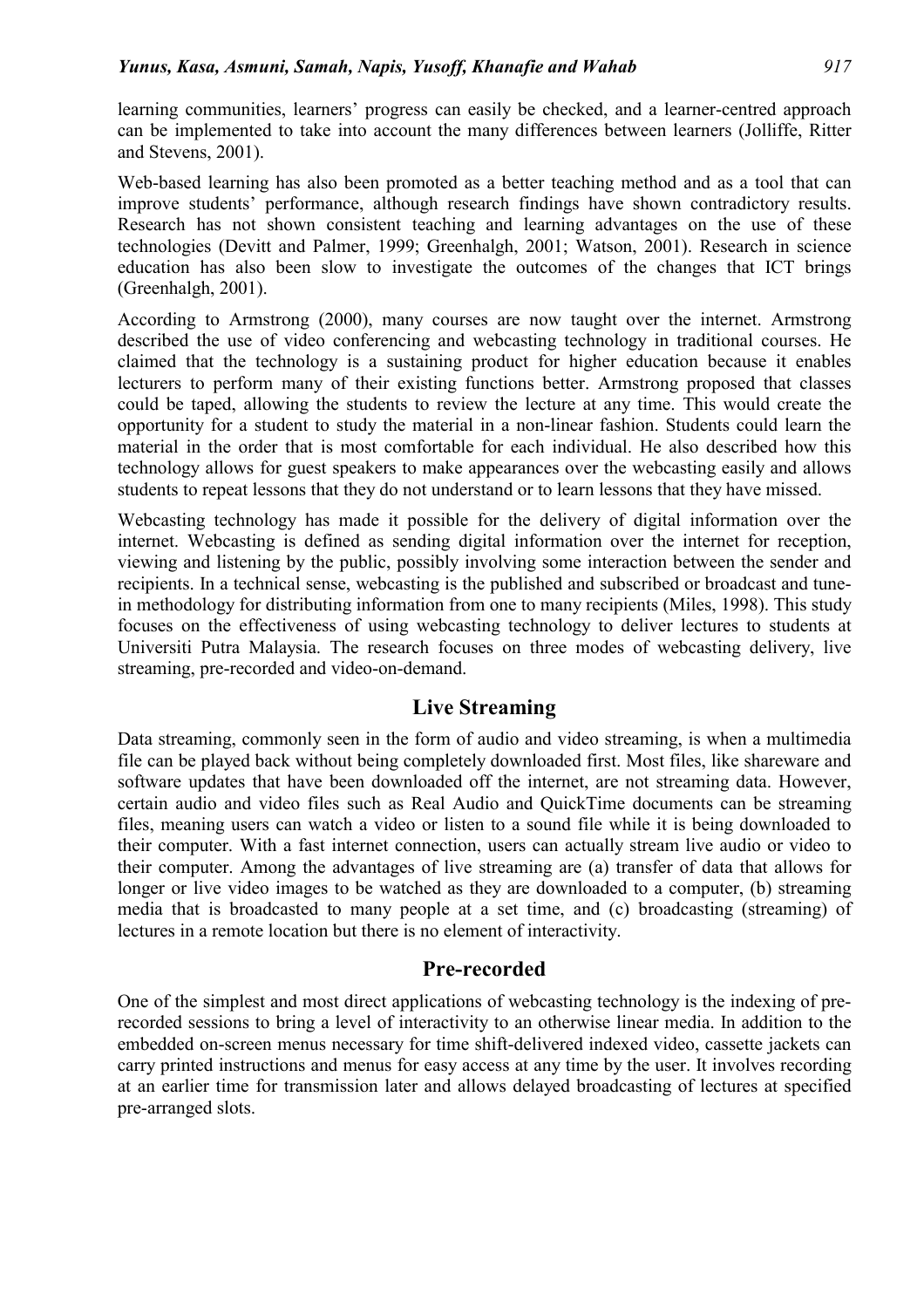## **Video-on-Demand (VOD)**

In video-on-demand (VOD) delivery, videos of lectures are archived on the server for anytime anywhere access by students. It involves the ability to stream video and audio content over the network in real time to computer with full video control functionality. It is also known as a virtual video player for every user.

Unlike conventional systems, cost effective VOD system provides high quality, full screen digital video streaming over an ethernet network using internet protocols. Full on demand control for each individual user is available directly to any computer on the network.

This new technology is being developed all the time, because VOD has so many different applications to offer to the customers and its economical possibilities have been seen. Many companies, organisations and universities are developing products and standards. The University of Putra Malaysia (UPM) is one that is involved in research on the effectiveness of VOD technology for students.

## **OBJECTIVE OF THE STUDY**

The key objective of the study is to determine whether there are differences in students' achievement through different modes of teaching: face-to-face and three types of webcasting technology (live streaming, pre-recorded, and video-on-demand).

In this study, effectiveness is measured using students' achievement in a pre-test and post-test developed by the course lecturer.

## **METHOD**

The study adapted the pre-test post-test control group experimental design to investigate the effectiveness of the various modes of webcasting technology in teaching. Figure 1 illustrates the research design used.

| $\mathbf{R}$ $\mathbf{O}_1$ $\mathbf{X}_1$ $\mathbf{O}_2$ |  | R: random assignment to groups                               |
|-----------------------------------------------------------|--|--------------------------------------------------------------|
| $\mathbf{R}$ $\mathbf{O}_1$ $\mathbf{X}_2$ $\mathbf{O}_2$ |  | $O1$ : pre-test<br>$O_2$ post-test                           |
| $\mathbf{R}$ $\mathbf{O}_1$ $\mathbf{X}_3$ $\mathbf{O}_2$ |  | X1: pre-recorded technology<br>X2: live streaming technology |
|                                                           |  | X3: video-on-demand (VOD) technology                         |
|                                                           |  |                                                              |

## **Figure 1. Research design**

The teaching experiment involved a course on Bioinformatics, a core course offered for fifth semester students of the Bachelor of Science (Biotechnology) program. Apart from the students in the fifth semester, there are also students in the sixth and seventh semester. Besides the Bachelor of Science (Biotechnology) students, a large group taking this course are students from the Bachelor of Science (Biochemistry) program.

For the teaching experiment, teaching materials amounting to six hours of lectures were prepared for the different modes of teaching. The teaching was conducted in three two-hourly sessions. The experiment was conducted in the May semester over two years. The first experiment involved 104 respondents, while the second involved a total of 112 respondents. In the first experiment, 28 students (27%) were randomly assigned to the Face-to-Face group, 24 students (23%) to the Live Streaming group, 26 students (25%) to each of the Pre-Recorded and the VOD groups. In the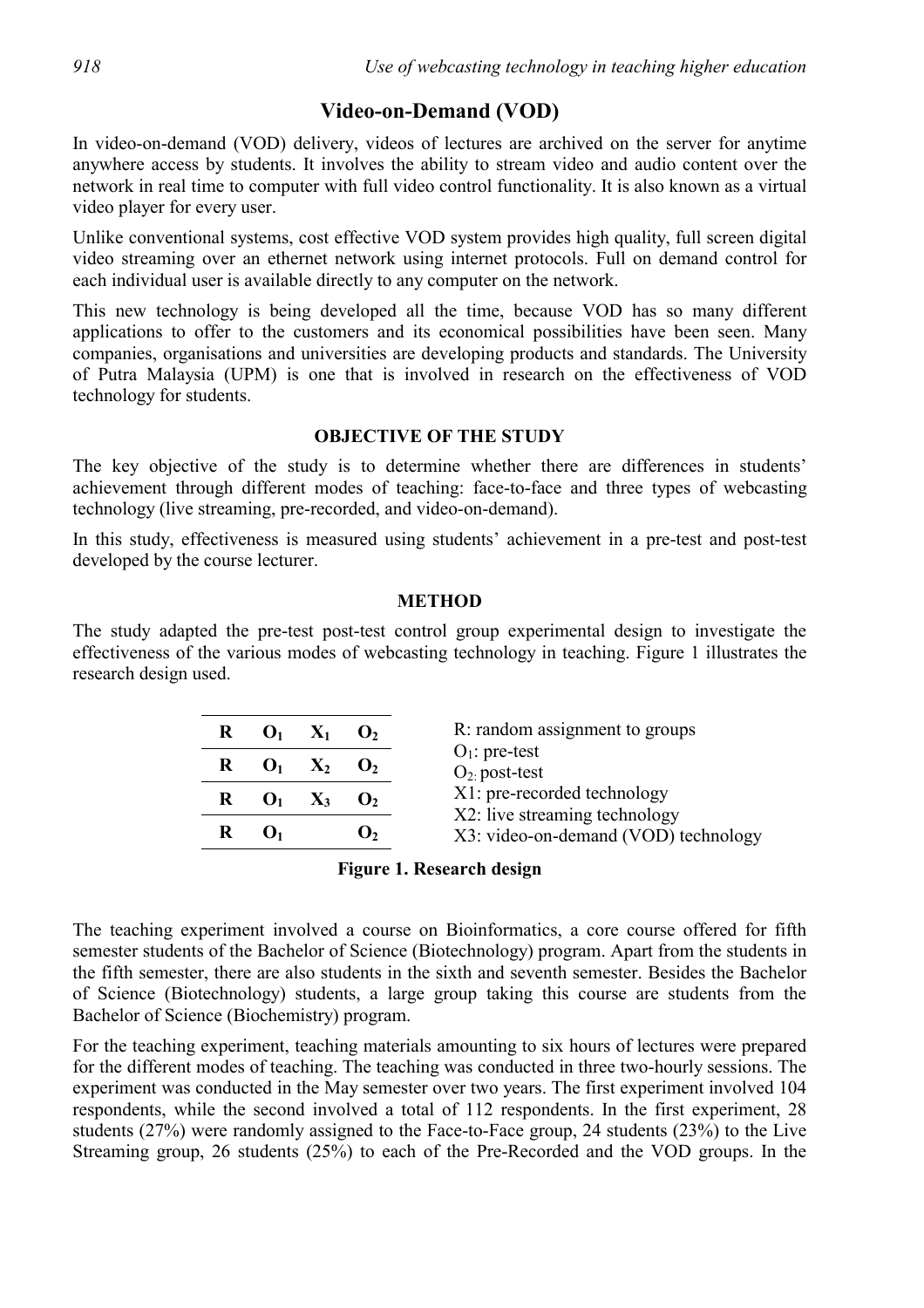second experiment, a total of 79 students participated: 21 students (27%) were randomly assigned to the Face-to-Face group, 17 students (22%) to the Live Streaming group, 21 students (27%) to the Pre-Recorded group, and 20 students (25%) to the VOD group.

In the first experiment, while students of the face-to-face control group attended the lecture, the live streaming group accessed the lecture in a computer laboratory close to the lecture room. The students were each provided with a computer equipped with headphones. As in normal lectures, the students took notes during the lectures. The next day, the technical group edited the recorded lecture and uploaded the lecture in the Webcasting Group server. Apart from storing the lectures on the server, the lectures were also prepared in 10 compact discs (CD) as backup. The VOD group came in during their free time to view the pre-recorded lectures. They were given the URL to download the lecture from the server. The pre-recorded group viewed the lecture at a specified time arranged by the technical group in the laboratory. Attendance was recorded for all sessions.

However, it was observed that students in the VOD and the Pre-recorded groups could have shared information with students assigned to the live streaming and face-to-face groups, prior to the time that they were to view the lesson. Therefore, in the second experiment, it was decided that all four groups would attend the lecture at the same time. Therefore, the lectures were prerecorded without any students attending. The recorded lectures were then edited and merged with the Power Point presentation. Considerations were made as to when segments of the lecturer and segments of Power Point presentation were to be focused on. The recorded lectures were then stored on the server and saved on CD as backup for the teaching sessions.

During the teaching sessions, the lecturer repeated the lecture with the students from the Face-to-Face group and keeping very strictly to the same materials and discussions made during the prerecording of the lectures. At the same time, the live streaming group received the ongoing lecture streamed to them live in a computer laboratory. The pre-recorded and the VOD groups viewed the pre-recorded lectures from the server. In some cases, where students had problems accessing the server, the CD was then used.

Prior to the teaching experiment, respondents were given a pre-test. The test comprising 60 items covered the content to be taught in the six hours of lecture. Post-test was given after the teaching. In order to ensure equivalence between pre-test and post-test, the same questions were maintained but the sequence of questions was changed and in some of the questions, the questions were rephrased.

In the first experiment, the post-test was given after the six hours of lecture sessions. However, to control students' interaction with lecture materials and course mates or even maturation, the posttest in the second experiment was administered after every two-hourly lecture session. This ensured that the test measured only what the students had gathered during the two-hour long lecture through the different modes of teaching, the face-to-face and the three modes of webcasting technology.

Students were randomly assigned to the four groups in the first experiment. However, in the second experiment, extra measures were taken to ensure that the four groups were equivalent. Subjects were randomly assigned to groups based on their cumulative grade point average (CGPA). Equal distribution of subjects based on gender and race was also considered. Students were first grouped into three categories: (a) CGPA greater than or equal to 3.5, (b) CGPA greater than 3.0 but less than 3.5 and (c) CGPA greater than 2.5 but less than 3.0. None of the students had CGPA less than 2.5. From each category, students were divided into four subgroups taking into account gender and race as criteria in forming the subgroups. Each subgroup was randomly assigned to form the four groups required for the experiment. The four groups were then randomly assigned to the four groups, control (face-to-face) and the three webcasting groups.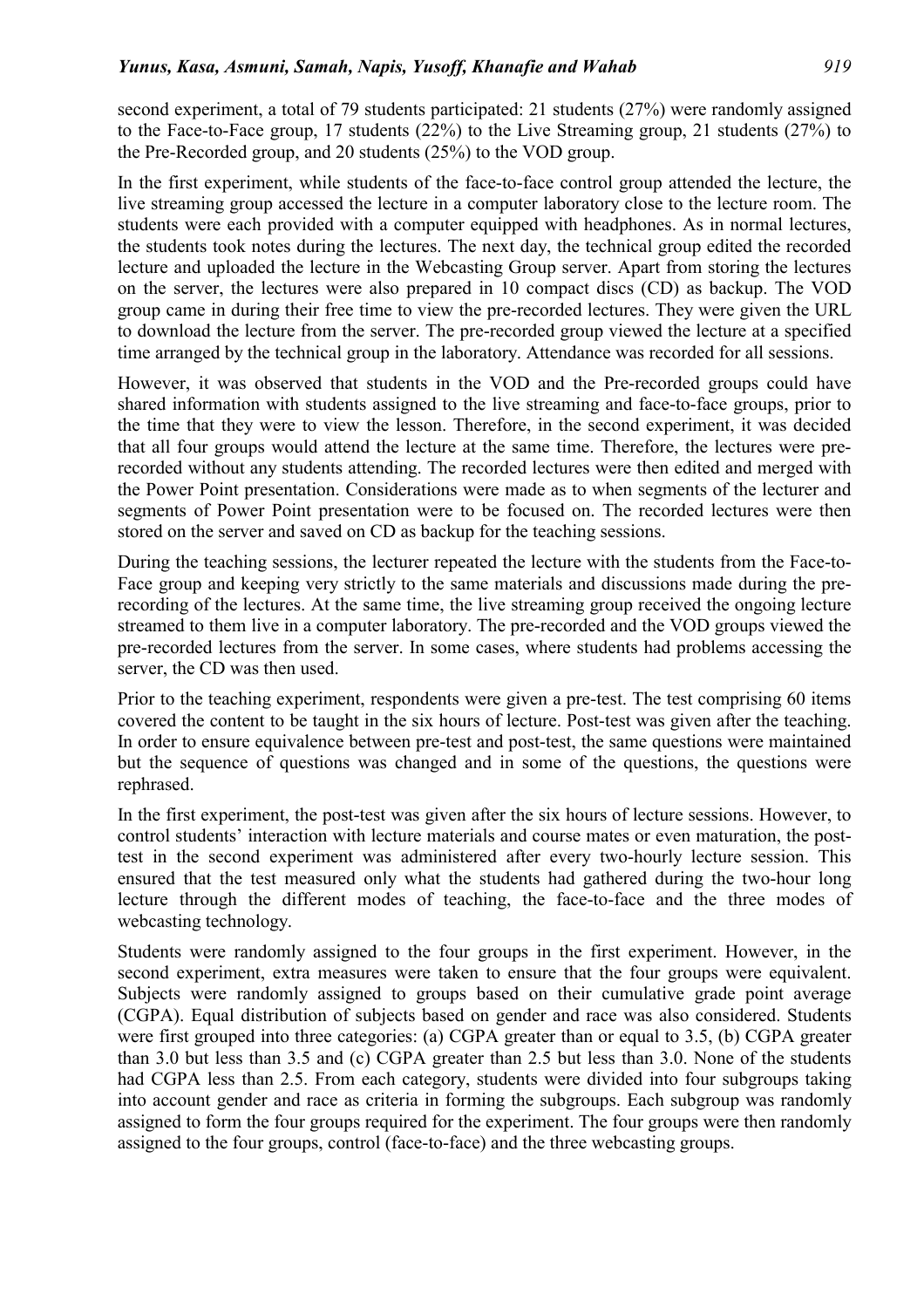#### **RESULTS**

Table 1 shows the pre-test and post-test scores of the Phase 1 experiment for all four modes of delivery. There is an increase in the post-test scores for all modes of instruction.

| <b>Modes of</b> | <b>Tests</b> | Table 1. Test scores for Experiment I hase T<br><b>Experiment Phase 1 (n=104)</b> |       |  |
|-----------------|--------------|-----------------------------------------------------------------------------------|-------|--|
| <b>Delivery</b> |              | Mean                                                                              | SD.   |  |
| Face to Face    | Pre-test     | 60.89                                                                             | 10.98 |  |
|                 | Post-test    | 83.75                                                                             | 4.00  |  |
| Live Streaming  | Pre-test     | 62.71                                                                             | 13.19 |  |
|                 | Post-test    | 83.13                                                                             | 4.38  |  |
| Pre-recorded    | Pre-test     | 60.77                                                                             | 13.24 |  |
|                 | Post-test    | 81.15                                                                             | 4.08  |  |
| VOD             | Pre-test     | 57.50                                                                             | 14.02 |  |
|                 | Post-test    | 80.38                                                                             | 8.59  |  |
| Overall Score   | Pre-test     | 60.43                                                                             | 12.81 |  |
|                 | Post-test    | 82.12                                                                             | 5.69  |  |

**Table 1. Test scores for Experiment Phase 1** 

Table 2 shows the pre-test and post-test scores of the Phase 2 experiment for all four modes of delivery. Similar to Phase 1 experiment, there is an increase in the post-test scores for all modes of instruction. As noted in the method section, the pre-test and post-test were administered before and after every lecture.

| <b>Modes of</b> | <b>Table 2.</b> Test scores for Experiment 1 hasc 2<br><b>Tests</b> | <b>Experiment Phase 2 (n=79)</b> |           |  |
|-----------------|---------------------------------------------------------------------|----------------------------------|-----------|--|
| <b>Delivery</b> |                                                                     | Mean                             | <b>SD</b> |  |
| Face to Face    | Pre-test 1                                                          | 8.81                             | 1.75      |  |
|                 | Post-test 1                                                         | 17.38                            | 2.01      |  |
|                 | Pre-test 2                                                          | 9.67                             | 2.08      |  |
|                 | Post-test 2                                                         | 18.24                            | 1.41      |  |
|                 | Pre-test 3                                                          | 9.14                             | 2.54      |  |
|                 | Post-test 3                                                         | 18.29                            | 1.93      |  |
|                 | Overall pre-test                                                    | 9.21                             | 2.14      |  |
|                 | Overall post-test                                                   | 17.97                            | 1.82      |  |
| Live Streaming  | Pre-test 1                                                          | 10.94                            | 2.54      |  |
|                 | Post-test 1                                                         | 18.00                            | 1.00      |  |
|                 | Pre-test 2                                                          | 11.71                            | 1.74      |  |
|                 | Post-test 2                                                         | 18.12                            | 1.45      |  |
|                 | Pre-test 3                                                          | 9.71                             | 2.86      |  |
|                 | Post-test 3                                                         | 17.41                            | 2.53      |  |
|                 | Overall pre-test                                                    | 10.78                            | 2.51      |  |
|                 | Overall post-test                                                   | 17.84                            | 1.77      |  |
| Pre-recorded    | Pre-test 1                                                          | 10.81                            | 2.62      |  |
|                 | Post-test 1                                                         | 17.48                            | 1.60      |  |
|                 | Pre-test 2                                                          | 11.48                            | 2.52      |  |
|                 | Post-test 2                                                         | 18.76                            | 1.26      |  |
|                 | Pre-test 3                                                          | 11.00                            | 2.30      |  |
|                 | Post-test 3                                                         | 16.81                            | 1.50      |  |
|                 | Overall pre-test                                                    | 11.10                            | 2.46      |  |
|                 | Overall post-test                                                   | 17.68                            | 1.65      |  |
| VOD             | Pre-test 1                                                          | 10.90                            | 2.00      |  |
|                 | Post-test 1                                                         | 16.65                            | 2.37      |  |
|                 | Pre-test 2                                                          | 11.15                            | 1.84      |  |
|                 | Post-test 2                                                         | 18.20                            | 1.40      |  |
|                 | Pre-test 3                                                          | 9.40                             | 1.39      |  |
|                 | Post-test 3                                                         | 14.70                            | 2.52      |  |
|                 | Overall pre-test                                                    | 10.48                            | 1.90      |  |
|                 | Overall post-test                                                   | 16.52                            | 2.56      |  |

**Table 2. Test scores for Experiment Phase 2**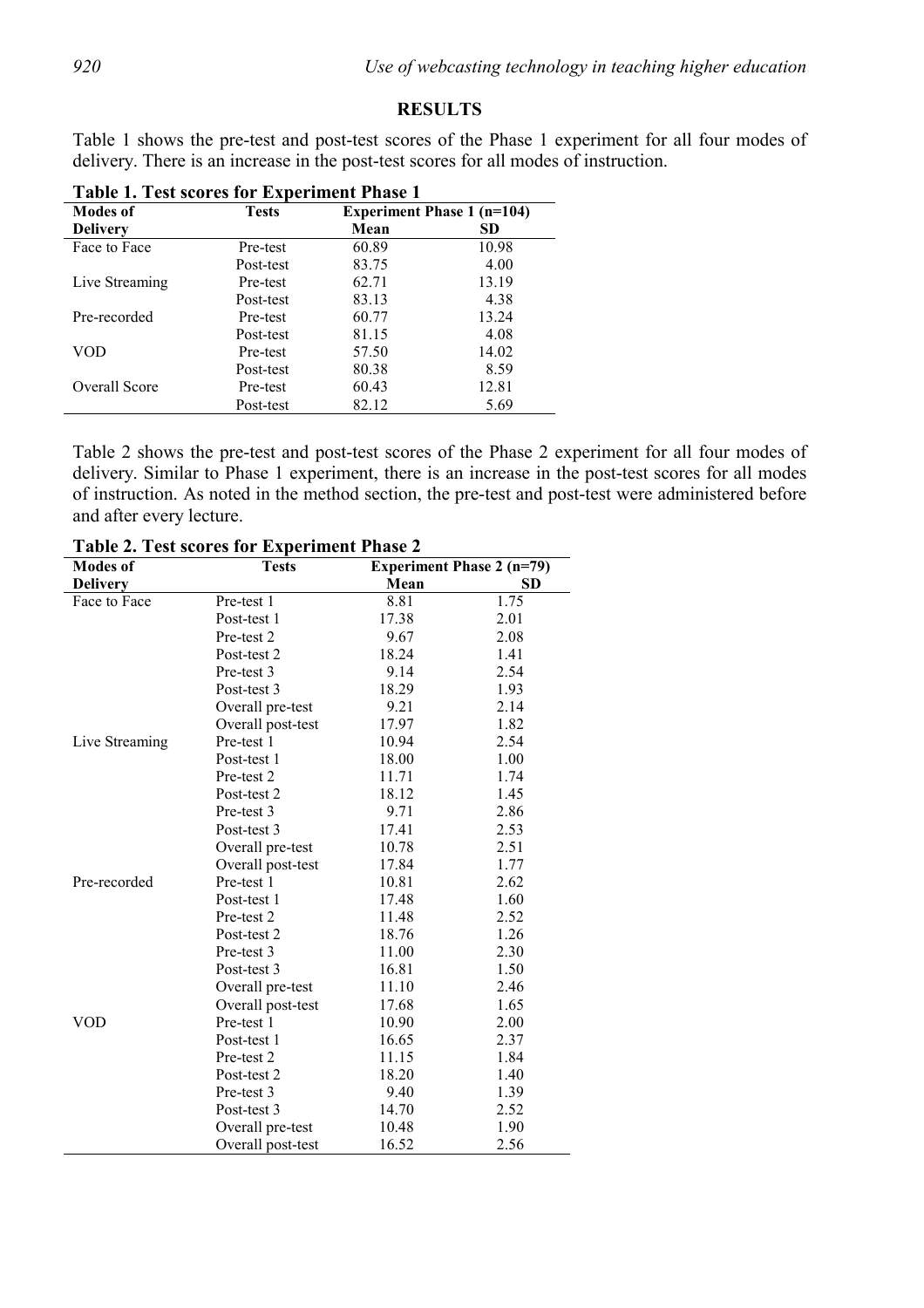Based on the results of the ANOVA analysis, it was found that there was no significant difference between the three pre-test scores and the three post-test scores for each of the four groups. It shows that the three pre-test or post-test scores for each group are about the same.

Since the overall pre-test scores are different between groups, therefore achievement cannot be measured based on the subjects' performance in the post-test. Therefore, comparison was made based on the difference in performance between the pre-test and post-test scores for each mode of instruction (see Table 3). For example, the increase in performance for Lecture 3, VOD group is equal to the difference between Pre-test 3 and Post-test 3 for the VOD group. ANOVA results presented in Table 3 show that there is a significant difference between different modes of instruction on the mean difference in pre-test scores and post-test scores on the set of tests given during the lectures.

|                                                                                        |                       | <b>Sum of Squares</b> | df | <b>Mean Square</b> |       | <b>Sig</b> |
|----------------------------------------------------------------------------------------|-----------------------|-----------------------|----|--------------------|-------|------------|
| Increase in performance                                                                | Between Groups        | 85.449                | 3  | 28.483             | 3.718 | 0.015      |
| in Lecture 1                                                                           | Within Groups         | 574.501               | 75 | 7.660              |       |            |
|                                                                                        | Total                 | 659.949               | 78 |                    |       |            |
| Increase in performance                                                                | Between Groups        | 48.111                | 3  | 16.037             | 2.860 | 0.042      |
| in Lecture 2                                                                           | Within Groups         | 420.496               | 75 | 5.607              |       |            |
|                                                                                        | Total                 | 468.608               | 78 |                    |       |            |
| Increase in performance                                                                | <b>Between Groups</b> | 192.410               | 3  | 64.137             | 7.739 | 0.000      |
| in Lecture 3                                                                           | Within Groups         | 621.539               | 75 | 8.287              |       |            |
|                                                                                        | Total                 | 813.949               | 78 |                    |       |            |
| $\mathbf{a}$ . The set of $\mathbf{a}$<br>$\cdot$ $\sim$<br>$\cdots$ $\alpha$ $\alpha$ |                       |                       |    |                    |       |            |

| Table 3. ANOVA results on differences in test performance based on modes of lectures |
|--------------------------------------------------------------------------------------|
|--------------------------------------------------------------------------------------|

\* significant at 0.05 level

Based on Lecture 1, post hoc test show that there is a significant difference between the mean difference of pre-test and post-test scores between the Face-to-Face group and the VOD group. Based on Lecture 3, it was found that there are significant differences between the mean difference of pre-test and post-test scores between the VOD group and the Face-to-Face group and between the VOD group and the Pre-recorded group. Differences between post test and pre-test is found to be greatest for the VOD group (mean  $= 9.14$ ) as compared to that of the Pre-recorded group (mean  $= 5.81$ ) and the Face-to-Face group (mean  $= 5.30$ ). Based on these findings, shown in Table 4, it was found that the VOD group gained the most from the series of lectures.

#### **CONCLUSIONS**

The overall results show that the students who went through the VOD group had the greatest gain in the tests. Lecture through VOD technology gave positive impact towards students' learning as compared to the other two webcasting technologies used. It could be due to the interactive features of VOD technology. Students were able to control the lecture video sequences and suit the sequence to their needs. For example, they could decide when to play, pause or stop. As for the content, technicians were able to edit the lecture content without changing the originality of the lecture. Video lecture editing could increase the audio as well as the visual quality before the video was used for subsequent lecture sessions. Editing could rectify the videos before they were stored on the server for video lectures filing retrieval. With the data transmission speed of 300 kilobytes per second (progressive download), the video files played were stable in terms of audio and visual. Apart from that, the conduciveness of the room used by the VOD group might also be a contributing factor to students' better scores.

Among the benefits of VOD are as follows: (a) full video functionality for each user, (b) maximum access to content, (c) interactive information delivery, (d) improved security of resources, (e) low cost content distribution and (f) full online management interface. In VOD delivery, the photographer makes the decision as to when the slides are the focus and when the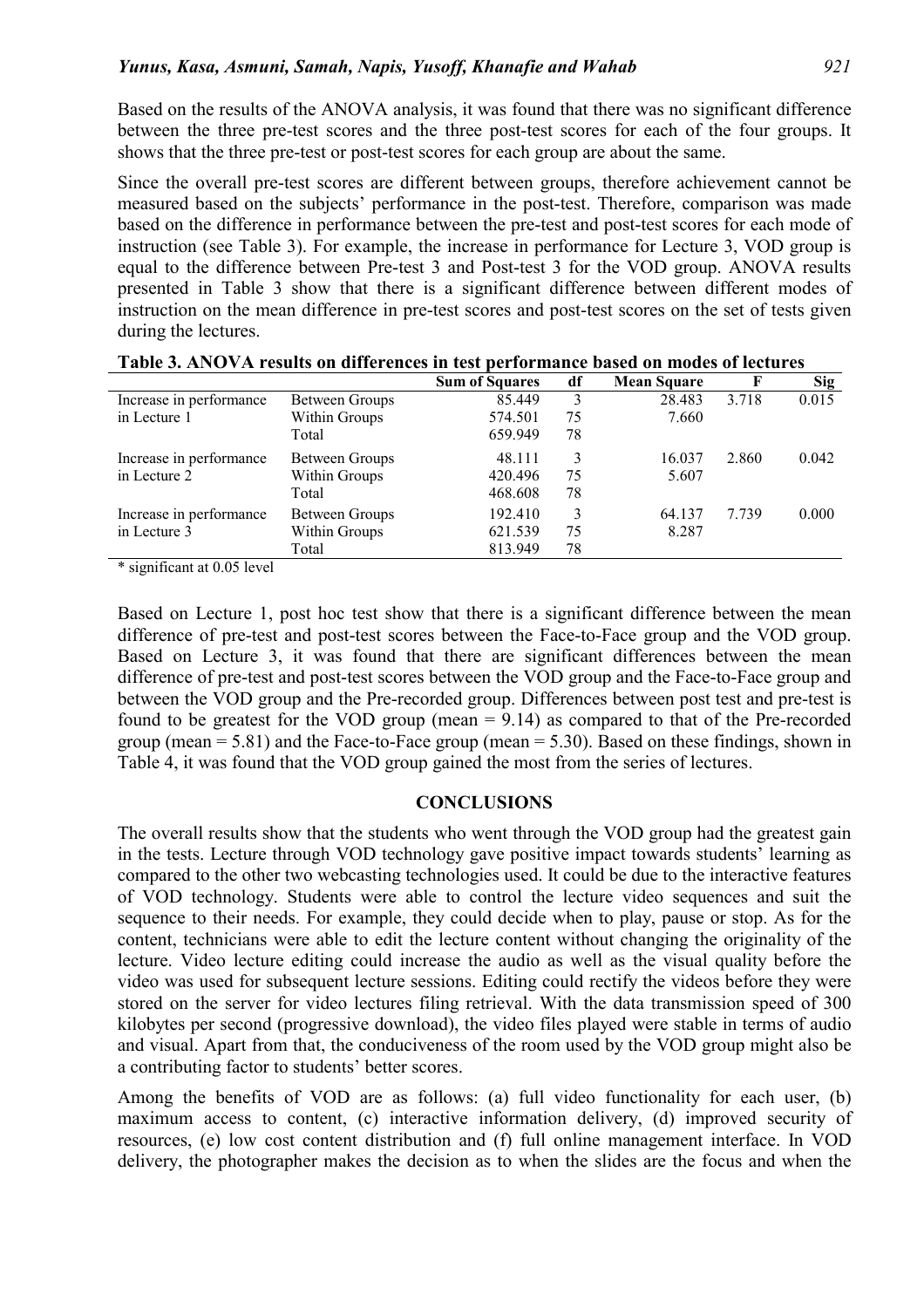instructor is the focus. This helps navigate the learning for the students. In a face-to-face setting, students may be focusing on the lecturer whereas the slides are the focus at that particular time. In all the webcasting modes of lecture, students tend to be very focused. They put the headphones on and focus on the computer monitor. However, in face-to-face setting, many things can disrupt the students' attention, especially friends who are sitting close by.

| <b>Difference</b> | (I) Mode        | (J) Mode        | Mean              | <b>Sig</b> | 95% Confidence |         |
|-------------------|-----------------|-----------------|-------------------|------------|----------------|---------|
| between           |                 |                 | <b>Difference</b> |            | Interval       |         |
| Post-test         |                 |                 | $(I-J)$           |            | Lower          | Upper   |
| and Pre-test      |                 |                 |                   |            | Bound          | Bound   |
| Lecture 1         | Live Streaming  | Pre Recorded    | 0.392             | 0.979      | $-2.19$        | 2.97    |
|                   |                 | Video on Demand | $-1.513$          | 0.428      | $-4.10$        | 1.07    |
|                   |                 | Face to Face    | 1.309             | 0.564      | $-1.30$        | 3.92    |
|                   | Pre Recorded    | Live Streaming  | $-0.392$          | 0.979      | $-2.97$        | 2.19    |
|                   |                 | Video on Demand | $-1.905$          | 0.183      | $-4.35$        | 0.54    |
|                   |                 | Face to Face    | 0.917             | 0.772      | $-1.56$        | 3.39    |
|                   | Video on Demand | Live Streaming  | 1.513             | 0.428      | $-1.07$        | 4.10    |
|                   |                 | Pre Recorded    | 1.905             | 0.183      | $-0.54$        | 4.35    |
|                   |                 | Face to Face    | $2.821*$          | 0.018      | 0.35           | 5.29    |
|                   | Face to Face    | Live Streaming  | $-1.309$          | 0.564      | $-3.92$        | 1.30    |
|                   |                 | Pre Recorded    | $-0.917$          | 0.772      | $-3.39$        | 1.56    |
|                   |                 | Video on Demand | $-2.821*$         | 0.018      | $-5.29$        | $-0.35$ |
| Lecture 2         | Live Streaming  | Pre Recorded    | $-0.874$          | 0.734      | $-3.08$        | 1.34    |
|                   |                 | Video on Demand | $-2.160$          | 0.058      | $-4.37$        | 0.05    |
|                   |                 | Face to Face    | $-0.638$          | 0.880      | $-2.87$        | 1.60    |
|                   | Pre Recorded    | Live Streaming  | 0.874             | 0.734      | $-1.34$        | 3.08    |
|                   |                 | Video on Demand | $-1.286$          | 0.383      | $-3.38$        | 0.80    |
|                   |                 | Face to Face    | 0.236             | 0.992      | $-1.88$        | 2.35    |
|                   | Video on Demand | Live Streaming  | 2.160             | 0.058      | $-0.05$        | 4.37    |
|                   |                 | Pre Recorded    | 1.286             | 0.383      | $-0.80$        | 3.38    |
|                   |                 | Face to Face    | 1.521             | 0.247      | $-0.59$        | 3.64    |
|                   | Face to Face    | Live Streaming  | 0.638             | 0.880      | $-1.60$        | 2.87    |
|                   |                 | Pre Recorded    | $-0.236$          | 0.992      | $-2.35$        | 1.88    |
|                   |                 | Video on Demand | $-1.521$          | 0.247      | $-3.64$        | 0.59    |
| Lecture 3         | Live Streaming  | Pre Recorded    | 1.896             | 0.262      | $-0.79$        | 4.58    |
|                   |                 | Video on Demand | $-1.437$          | 0.509      | $-4.12$        | 1.25    |
|                   |                 | Face to Face    | 2.406             | 0.102      | $-0.31$        | 5.12    |
|                   | Pre Recorded    | Live Streaming  | $-1.896$          | 0.262      | $-4.58$        | 0.79    |
|                   |                 | Video on Demand | $-3.333*$         | 0.005      | $-5.87$        | $-0.79$ |
|                   |                 | Face to Face    | 0.510             | 0.956      | $-2.06$        | 3.08    |
|                   | Video on Demand | Live Streaming  | 1.437             | 0.509      | $-1.25$        | 4.12    |
|                   |                 | Pre Recorded    | 3.333*            | 0.005      | 0.79           | 5.87    |
|                   |                 | Face to Face    | 3.843*            | 0.001      | 1.27           | 6.42    |
|                   | Face to Face    | Live Streaming  | $-2.406$          | 0.102      | $-5.12$        | 0.31    |
|                   |                 | Pre Recorded    | 0.510             | 0.956      | $-3.08$        | 2.06    |
|                   |                 | Video on Demand | $-3.843*$         | 0.001      | $-6.42$        | $-1.27$ |

**Table 4. Sheffe's analysis of mean differences in pre-test and post-test scores of webcasting modes** 

\* The mean difference is significant at 0.05 level

The results of the data analysis also show that the effectiveness of Face To Face lecture is lowest as compared to the use of webcasting technologies. Apart form students' concentration being disrupted by friends and whatever other happenings during the lecture session, students' concentration may be also be distracted because the recording was done during their session. The recording done during the face to face lecture is streamed live to the Live Streaming group. Therefore, such existing logistics problems need to be resolved to reduce interference, such as providing the accessibility of a centre lecture room where the camera can be remotely controlled by a cameraman from a control room. The settings in the other webcasting modes are quite